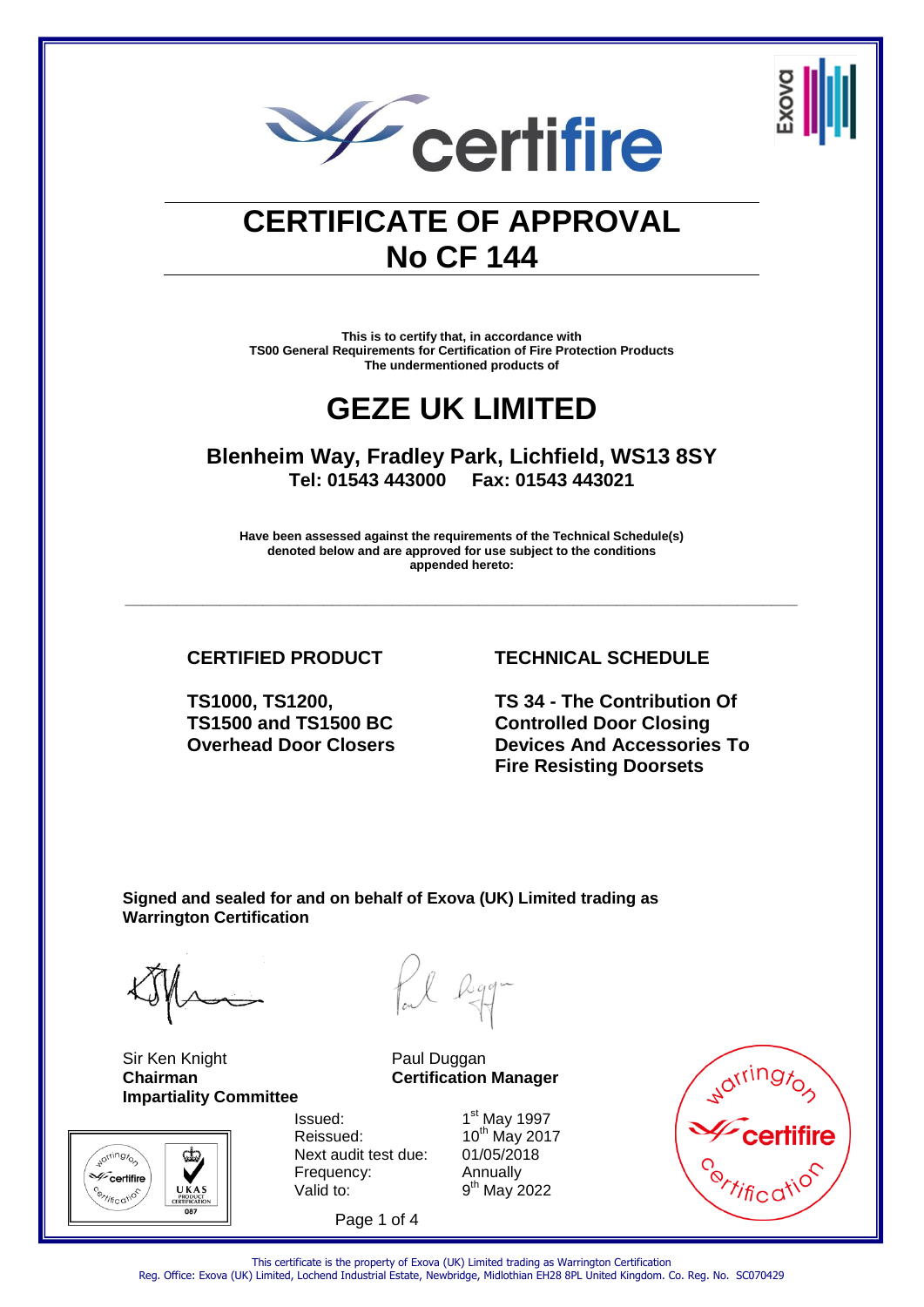



### **TS1000, TS1200, TS1500 and TS1500 BC OVERHEAD DOOR CLOSERS**

1. This approval applies to the TS1000, TS1200, TS1500 and TS1500 BC overhead door closers, with adjustable latch action. The approval applies to the following configurations:

|                                                               | <b>TS1000</b> | <b>TS1200</b> | <b>TS1500</b>             | <b>TS1500 BC</b> |
|---------------------------------------------------------------|---------------|---------------|---------------------------|------------------|
| Link-arms                                                     |               |               |                           |                  |
| Projecting arm (Fig. 1) Body door<br>mounted on pull face     |               |               |                           |                  |
| Projecting arm (Fig. 61) Body<br>transom mounted on push face |               |               |                           |                  |
| Parallel arm (Fig. 6) Body door<br>mounted on push face       | ×             | ×             |                           |                  |
| Slide arms                                                    |               |               |                           |                  |
| Body door mounted on pull face                                | x             | $\mathbf x$   | x                         | x                |
| Body transom mounted on push<br>face                          | x             | $\mathbf x$   | x                         | x                |
| Body door mounted on push face                                | x             | $\mathbf x$   | $\boldsymbol{\mathsf{x}}$ | x                |
| Body transom mounted on pull face                             | x             | ×             | ×                         | x                |
|                                                               |               |               |                           |                  |

**Key:** ► Rev: approved - Not approved

*Note: Where alternative arms for non-fire applications are included within the packaging, the use of these components on fire resisting door assemblies will invalidate the certification.* 

2. This approval relates to its use with the following door assemblies: -

**Latched and unlatched, intumescent sealed door assemblies consisting of timber faced and edged leaves with timber, cellulosic or mineral cores in timber frames having a fire resistance up to 120 minutes (CERTIFIRE Code ITT).** 

Page 2 of 6 Signed J/078

tophen fil egg

Issued:  $1<sup>st</sup>$  May 1997 Reissued: 10<sup>th</sup> May 2017 Valid to:  $9<sup>th</sup>$  May 2022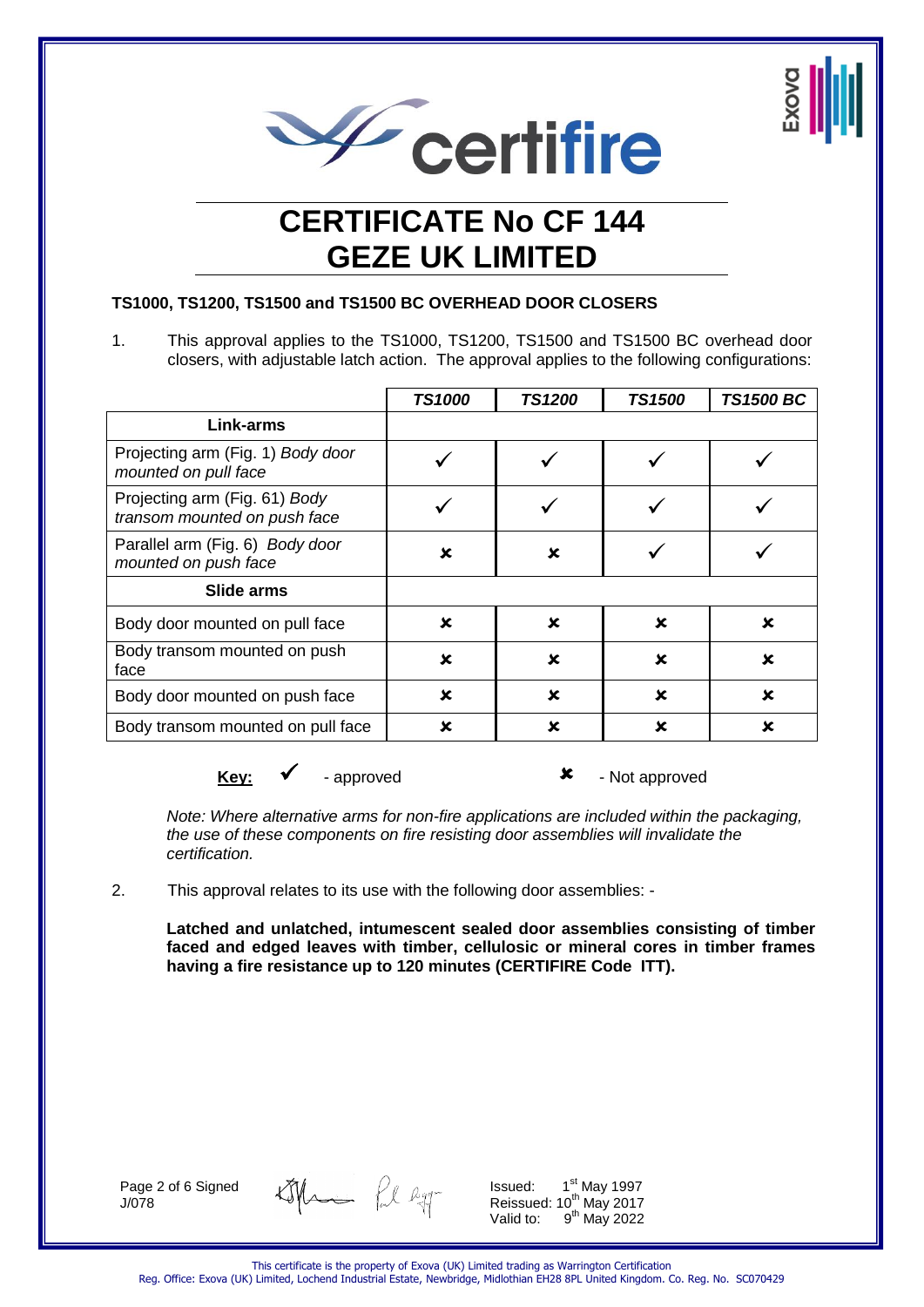



#### **TS1000, TS1200, TS1500 and TS1500 BC OVERHEAD DOOR CLOSERS**

- 3. This certification is designed to demonstrate compliance of the product or system specifically with Approved Document B (England and Wales), the Technical Handbooks (Scotland) and Technical Booklet E (N. Ireland). If compliance is required to other regulatory or guidance documents there may be additional considerations or conflict to be taken into account.
- 4. The closer is approved on the basis of:
	- i) Initial type testing to EN1154 and BS EN 1634-1.
	- ii) An appraisal against TS34
	- iii) Inspection of quality management system
	- iv) Inspection and surveillance of factory production control
	- v) Ongoing audit testing in accordance with EN 1154 requirements
- 5. This approval is applicable only to the specified closers when mounted in the applications stated above and under the classification codes section of this certificate and used with door assemblies of proven fire resistance (as defined in BS EN 1634-1 or BS 476: Part 22: 1987) and having power ratings appropriate to the leaf sizes subject to a minimum size 3 (as specified in BS EN 1154).
- 6. The approval relates to ongoing production. Product and/or its immediate packaging is identified with the manufacturer's name, the product name or number, the CERTIFIRE name or name and mark, together with the CERTIFIRE certificate number and application where appropriate.

Page 3 of 6 Signed J/078

tophen Pl agg-

Issued: 1 1<sup>st</sup> May 1997 Reissued: 10<sup>th</sup> May 2017 Valid to:  $9<sup>th</sup>$  May 2022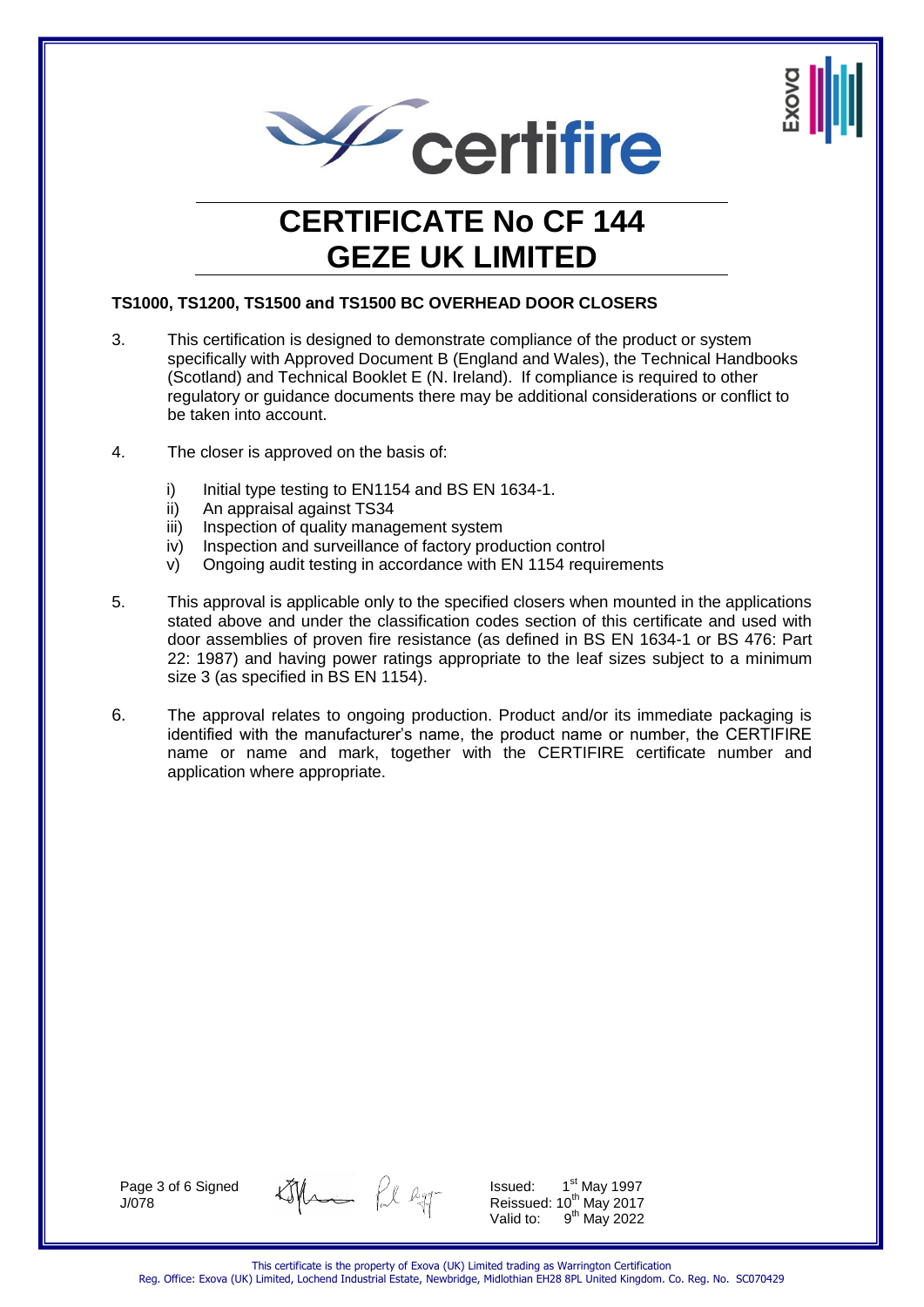



### **TS1000, TS1200, TS1500 and TS1500 BC OVERHEAD DOOR CLOSERS**

7. The following table shows acceptable doorset types and fire resistance periods:

|               |                           |                           | <b>Approved Door Type</b> |                           |                |
|---------------|---------------------------|---------------------------|---------------------------|---------------------------|----------------|
| <b>Class</b>  | <b>IMM</b>                | <b>MM</b>                 | <b>ITT</b>                | <b>ITM</b>                | <b>ITC</b>     |
| <b>FD20</b>   | ×                         | $\boldsymbol{\mathsf{x}}$ | ✓                         | ×                         | ✓              |
| <b>FD30</b>   | ×                         | $\boldsymbol{\mathsf{x}}$ | $\checkmark$              | ×                         | $\checkmark$   |
| <b>FD60</b>   | $\boldsymbol{\mathsf{x}}$ | $\boldsymbol{\mathsf{x}}$ | $\checkmark$              | $\boldsymbol{\mathsf{x}}$ | $\checkmark$   |
| <b>FD90</b>   | ×                         | ×                         | $\checkmark$              | ×                         | ✓              |
| <b>FD120</b>  | ×                         | $\boldsymbol{\mathsf{x}}$ | ✓                         | $\boldsymbol{\mathsf{x}}$ | ✓              |
| <b>FD240</b>  | $\boldsymbol{\mathsf{x}}$ | $\boldsymbol{\mathsf{x}}$ | $\pmb{\times}$            | $\boldsymbol{\mathsf{x}}$ | $\pmb{\times}$ |
| E 20          | $\boldsymbol{\mathsf{x}}$ | $\boldsymbol{\mathsf{x}}$ | ✓                         | $\boldsymbol{\mathsf{x}}$ | $\checkmark$   |
| <b>EI 20</b>  | $\boldsymbol{\mathsf{x}}$ | $\boldsymbol{\mathsf{x}}$ | $\checkmark$              | $\boldsymbol{\mathsf{x}}$ | $\checkmark$   |
| E 30          | $\boldsymbol{\mathsf{x}}$ | $\boldsymbol{\mathsf{x}}$ | ✓                         | $\boldsymbol{\mathsf{x}}$ | ✓              |
| <b>EI 30</b>  | $\boldsymbol{\mathsf{x}}$ | $\boldsymbol{\mathsf{x}}$ |                           | $\boldsymbol{\mathsf{x}}$ |                |
| E 60          | $\mathbf x$               | $\boldsymbol{\mathsf{x}}$ | ✓                         | ×                         | ✓              |
| <b>EI 60</b>  | ×                         | $\boldsymbol{\mathsf{x}}$ | ✓                         | $\boldsymbol{\mathsf{x}}$ | ✓              |
| E 90          | $\boldsymbol{\mathsf{x}}$ | $\boldsymbol{\mathsf{x}}$ | ✓                         | ×                         |                |
| <b>EI 90</b>  | $\boldsymbol{\mathsf{x}}$ | $\boldsymbol{\mathsf{x}}$ | $\checkmark$              | $\boldsymbol{\mathsf{x}}$ | $\checkmark$   |
| E 120         | ×                         | ×                         | ✓                         | ×                         | ✓              |
| <b>EI 120</b> | $\boldsymbol{\mathsf{x}}$ | $\boldsymbol{\mathsf{x}}$ |                           | $\boldsymbol{\mathsf{x}}$ |                |
| E 240         | ×                         | $\boldsymbol{\mathsf{x}}$ | ×                         | $\boldsymbol{\mathsf{x}}$ | $\mathbf x$    |
| <b>EI 240</b> | ×                         | ×                         | ×                         | ×                         | ×              |

**Key:** 

- approved

- Not approved

Page 4 of 6 Signed J/078

tophen Pl agg-

Issued:  $1<sup>st</sup>$  May 1997 Reissued: 10<sup>th</sup> May 2017 Valid to:  $9<sup>th</sup>$  May 2022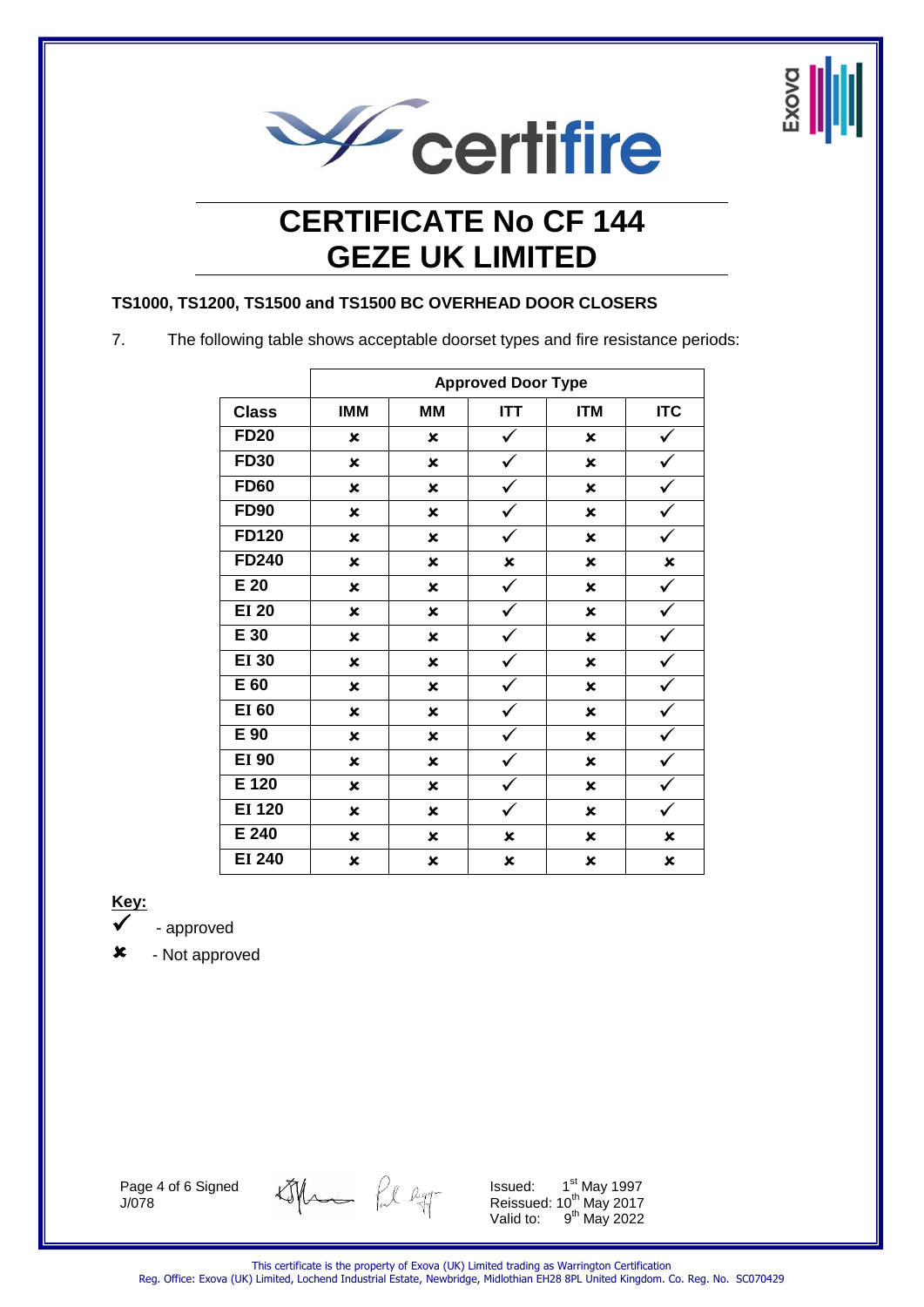



#### **TS1000, TS1200, TS1500 and TS1500 BC OVERHEAD DOOR CLOSERS**

7. Doors are classified as the following types:

**Type MM -** 20 minute to 240 minute doorsets that consist of metallic leaves in metallic frames that do not contain intumescent materials in the frame to leaf gap.

**Type IMM -** 20 minute to 240 minute doorsets that consist of metallic leaves in metallic frames that contain intumescent materials in the frame to leaf gap.

**Type ITT -** 20 minute to 120 minute doorsets containing intumescent seals and consisting of non-metallic faced and edged leaves hung in timber frames

**Type ITM -** 20 minute to 120 minute doorsets containing intumescent seals and consisting of non-metallic faced and edged leaves hung in metal frames.

**Type ITC -** 20 minute to 120 minute doorsets containing intumescent seals and consisting of non-metallic faced and edged leaves hung in proprietary composite frames, of which the principal material is other than timber or metal but which may include any other materials.

#### **Scope of Approval:**

- Door leaves may not include uninsulated glass above 20% of their total area.
- The closers may not be fitted to timber doorsets without intumescent protection.
- Hold open option is not approved.

#### **Classification codes**

This approval provides the following classifications for the closers listed above:

**TS1000, TS1200** mounted in projecting arm (Figure 1) and transom mount (Figure 61) configurations only



**TS1500, TS1500 BC** mounted in projecting arm (Figure 1) and transom mount (Figure 61) configurations only



Page 5 of 6 Signed J/078

| the |  | $A_1$ |
|-----|--|-------|
|-----|--|-------|

Issued: 1 1<sup>st</sup> May 1997 Reissued: 10<sup>th</sup> May 2017 Valid to:  $9<sup>th</sup>$  May 2022

This certificate is the property of Exova (UK) Limited trading as Warrington Certification

Reg. Office: Exova (UK) Limited, Lochend Industrial Estate, Newbridge, Midlothian EH28 8PL United Kingdom. Co. Reg. No. SC070429